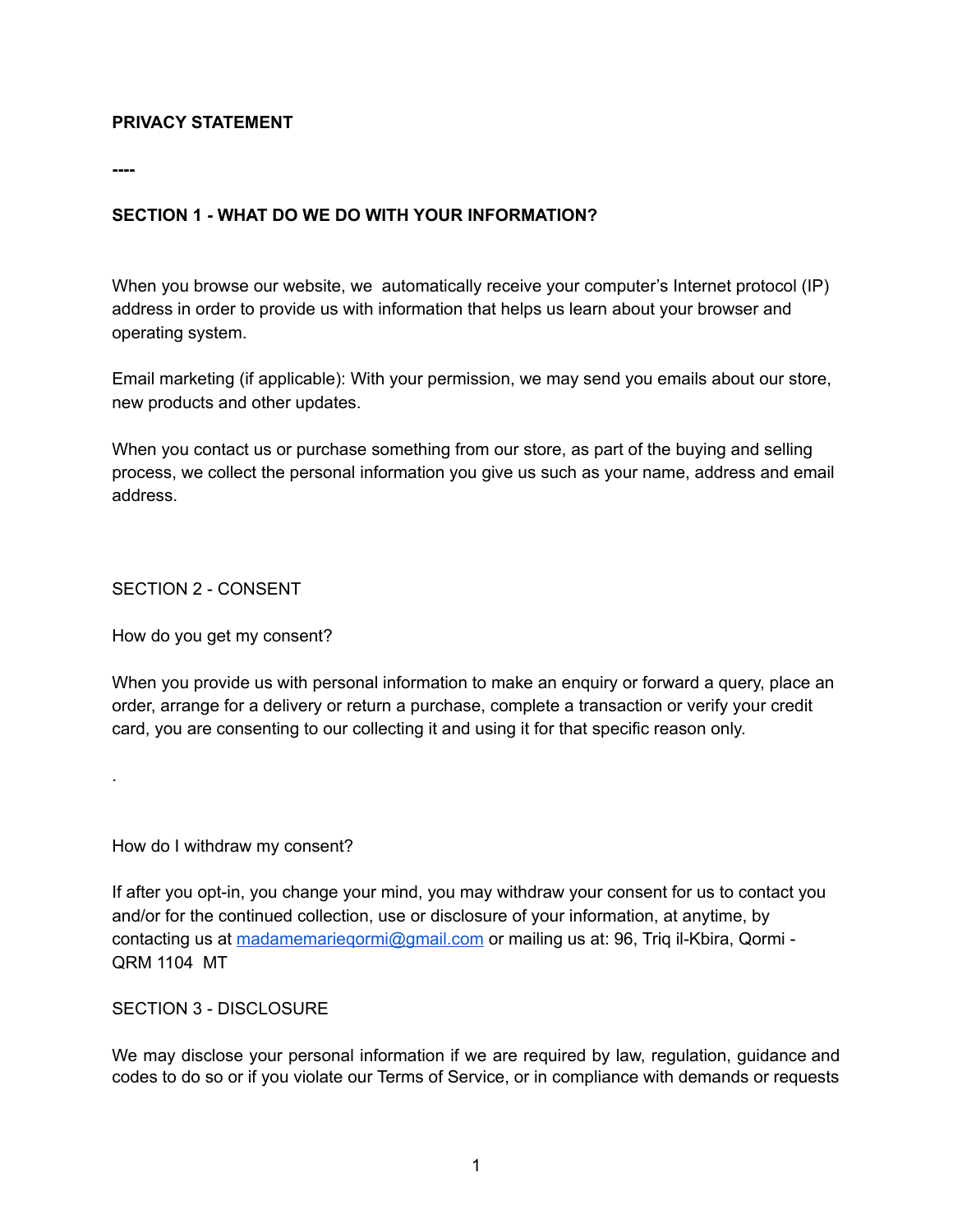made by local and foreign regulators, governments, courts and law enforcement authorities, and complying with a court process, or in connection with any litigation.

### SECTION 4 - YELLOW

Our website is designed by Yellow, Discover Local and hosted on a third party platform. They provide us with the online e-commerce platform that allows us to sell our products and services to you (where our website caters for online purchases).

### SECTION 5 - PAYMENT:

If you choose a direct payment gateway to complete your purchase, then a third party processor stores your credit card data. It is encrypted through the Payment Card Industry Data Security Standard (PCI-DSS). Your purchase transaction data is stored only as long as is necessary to complete your purchase transaction. After that is complete, your purchase transaction information is deleted.

All direct payment gateways adhere to the standards set by PCI-DSS as managed by the PCI Security Standards Council, which is a joint effort of brands like Visa, MasterCard, American Express and Discover.

PCI-DSS requirements help ensure the secure handling of credit card information by our store and its service providers.

# SECTION 6 - THIRD-PARTY SERVICES

In general, the third-party providers used by us will only collect, use and disclose your information to the extent necessary to allow them to perform the services they provide to us and in accordance with the law.

However, certain third-party service providers, such as payment gateways and other payment transaction processors, have their own privacy policies in respect to the information we are required to provide to them for your purchase-related transactions.

We recommend that you read their privacy policies, so you can understand the manner in which your personal information will be handled by these providers.

In particular, remember that certain providers may be located in or have facilities that are located in a different jurisdiction than either you or us. So if you elect to proceed with a transaction that involves the services of a third-party service provider, then your information may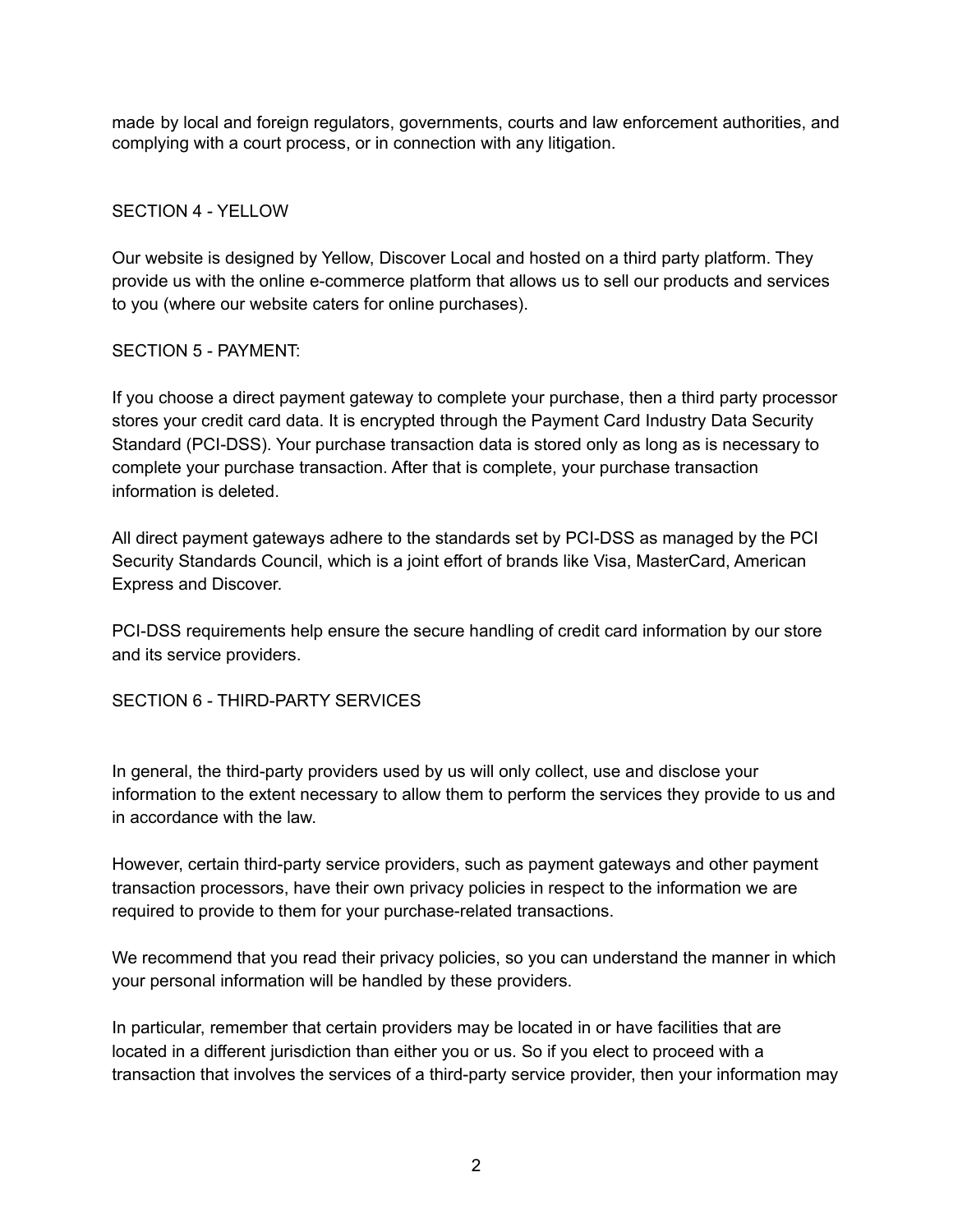become subject to the laws of the jurisdiction(s) in which that service provider or its facilities are located.

We make every effort to use only third party providers of good repute and to ensure that they take all necessary measures to protect your data to the best of their abilities, in accordance with best industry practices and according to law.

As an example, if you are located in the UK and your transaction is processed by a payment gateway located in Malta, then your personal information used in completing that transaction may be subject to disclosure under Maltese legislation.

Once you leave our store's website or are redirected to a third-party website or application, you are no longer governed by this Privacy Policy or our website's Terms of Service.

# Links

When you click on links on our website/store , they may direct you away from our site. We are not responsible for the privacy practices of other sites and encourage you to read their privacy statements.

# SECTION 7 - SECURITY

To protect your personal information, we take reasonable precautions and follow industry best practices to make sure it is not inappropriately lost, misused, accessed, disclosed, altered or destroyed.

#### Cookies

Our website also uses a technology called "cookies". A cookie is an element of data that a website can send to your browser, which may then store it on your system. Cookies are created for each session when you visit our website. None of the information collected by means of cookies is associated with you as an individual. We do not use the cookie technology to capture individual e-mail addresses or any personally identifying information about you.

In fact, very little information is automatically gathered and logged.

This information may include:

- the date and time when you access our website;
- the website pages that you view and any download that you may make through such pages;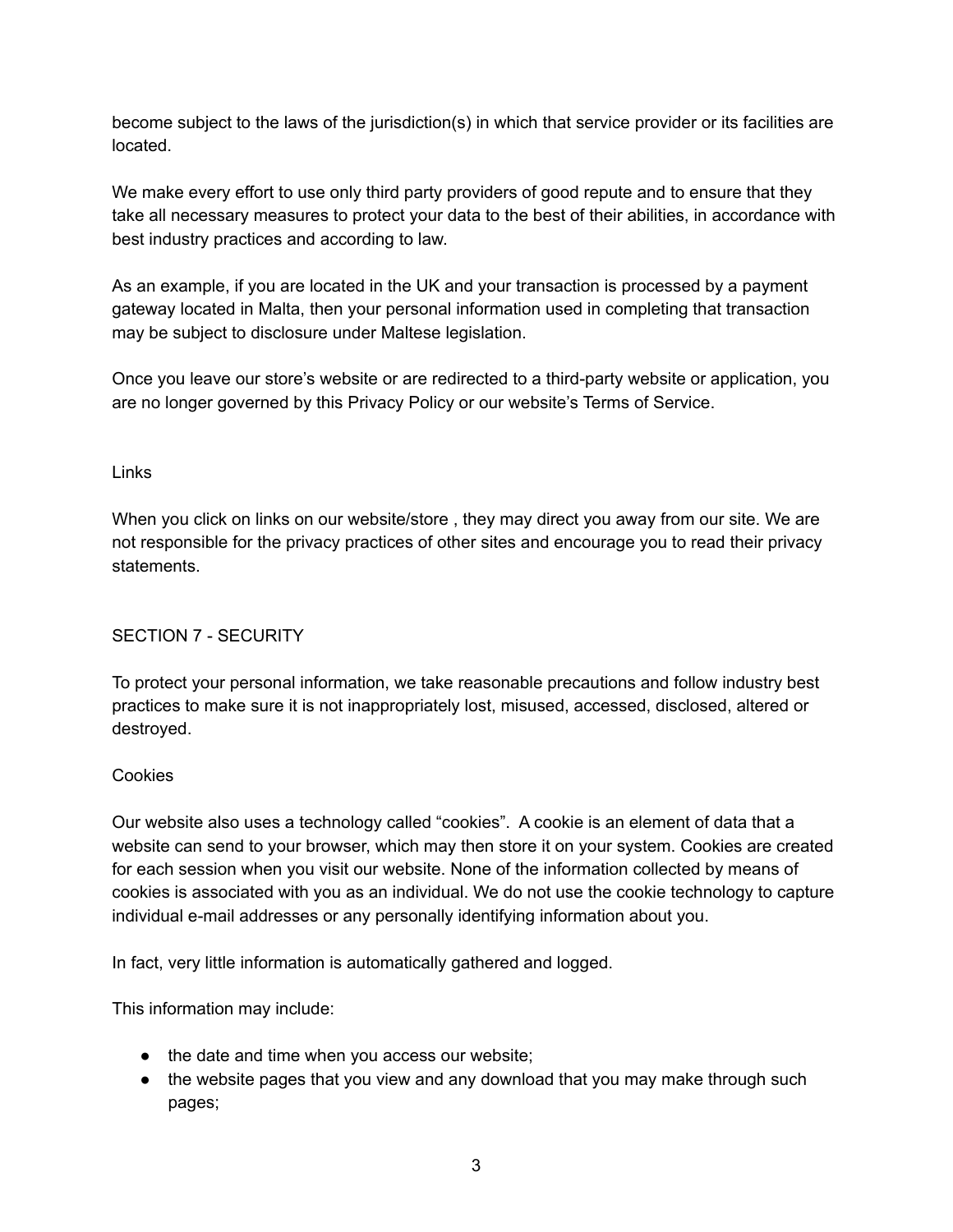- whether or not such viewing or download is successful;
- the IP address of the site that may have referred you to us;
- Your IP address:
- The operating system that you may be using (e.g. Windows 10);
- $\bullet$  The version and make of browser that you may be using (e.g. Internet Explorer 7.0);
- Additional metrics provided by Google Analytics. For more information please visit: https://developers.google.com/analytics/devguides/collection/analyticsjs/cookie-usage

Should you wish to reject all or certain cookies used by our website, you may modify your web browser preferences to do so. If however you reject all cookies then you might be unable to use some of the services available on our website. Moreover, you may set your browser to notify you when you receive a cookie, giving you the opportunity to choose whether or not you wish to accept it. Usually, the information on how to change your options regarding cookies can be obtained by referring to your operating systems manual or to the 'Help' section of your web browser, or by contacting your Internet Service Provider.

# SECTION 8 - AGE OF CONSENT

By using this site, you represent that you are at least the age of majority in your state or province of residence, or that you are the age of majority in your state or province of residence and you have given us your consent to allow any of your minor dependents to use this site.

# SECTION 9 – SENSITIVE DATA

We do not request or require special categories of information concerning religion, health, sexual orientation, trade union membership, or political affiliation and ask you to refrain from providing any such personal data in your communication with us.

# SECTION 10 – TRANSFERS OUTSIDE THE EUROPEAN UNION

We may transfer your personal information outside of Malta. The countries to which your personal information is transferred may not offer an equivalent level of protection for personal information to the laws of Malta. Where appropriate, we will take steps to ensure your information is transferred subject to appropriate safeguards, such as by entering into data transfer agreements. Where we have put data transfer agreements or similar safeguards in place, we may be able to make a copy of this available to you if you contact us via one of the methods set out under the header "*Contact Information*" below.

# SECTION 11 – DATA RETENTION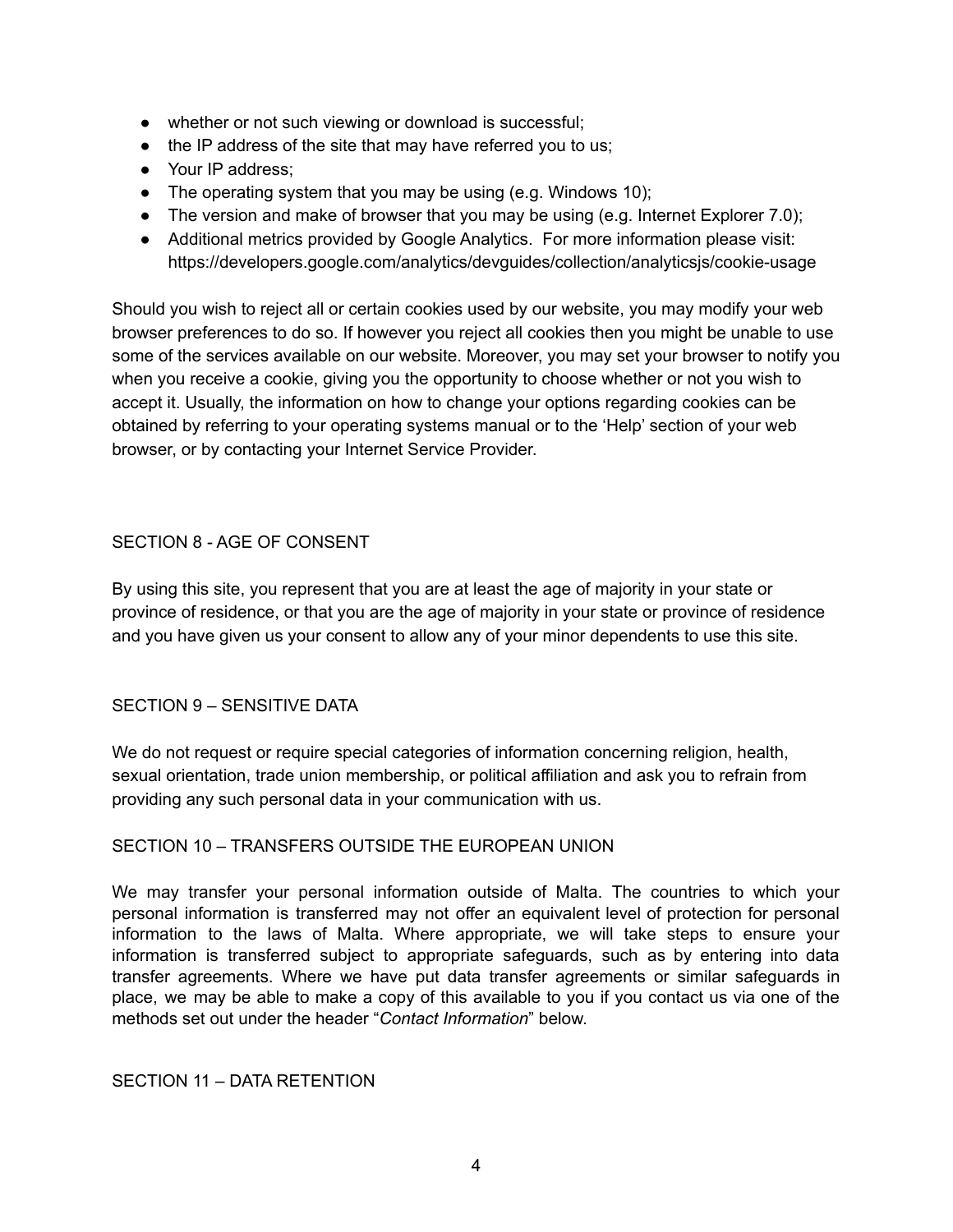We have a data retention policy that sets out how long we keep your information. This policy is based on the type of information, the purpose of collection, and the system within our digital platforms in which the information is held. As a general rule, we keep your personal information for as long as we need to in order to carry out those purposes for which your data has been collected.

### SECTION 12 – YOUR RIGHTS

You have the right to:

- Ask us about the processing of your personal information, including to be provided with a copy of your personal information held by us;
- to request the correction and/or deletion of your personal information, or restrict or object to the processing of your personal information;
- to request to obtain and reuse your personal information for your own purposes across different services; and
- to complain to a competent supervisory authority, or to a court of law, if your data protection rights are violated or you have suffered as a result of unlawful processing of your personal information.

If you would like access to the information that we hold about you, if any of the information that we hold about you is inaccurate or out of date, or if you wish to restrict or object to us processing it, please let us know by getting in touch via one of the methods set out under the header "*Contact Information*" below.

If you object to our processing of your personal information, we will respect such requests in accordance with our legal obligations. Your objection may mean that we may not be able to perform the actions necessary to achieve the purposes set out above.

We may be required or entitled to retain your information to comply with legal and regulatory obligations and to protect and exercise our legal rights and legitimate interests.

In addition to those rights outlined above you also have an unconditional right to object at any time to the processing of your personal information for direct marketing purposes by contacting us via one of the methods set out under the header *"Contact Information"* below.

#### SECTION 13 – CHANGES TO THIS PRIVACY POLICY

We reserve the right to modify this privacy policy at any time, so please review it frequently. Changes and clarifications will take effect immediately upon their posting on the website. If we make material changes to this policy, we will notify you here that it has been updated, so that you are aware of what information we collect, how we use it, and under what circumstances, if any, we use and/or disclose it.